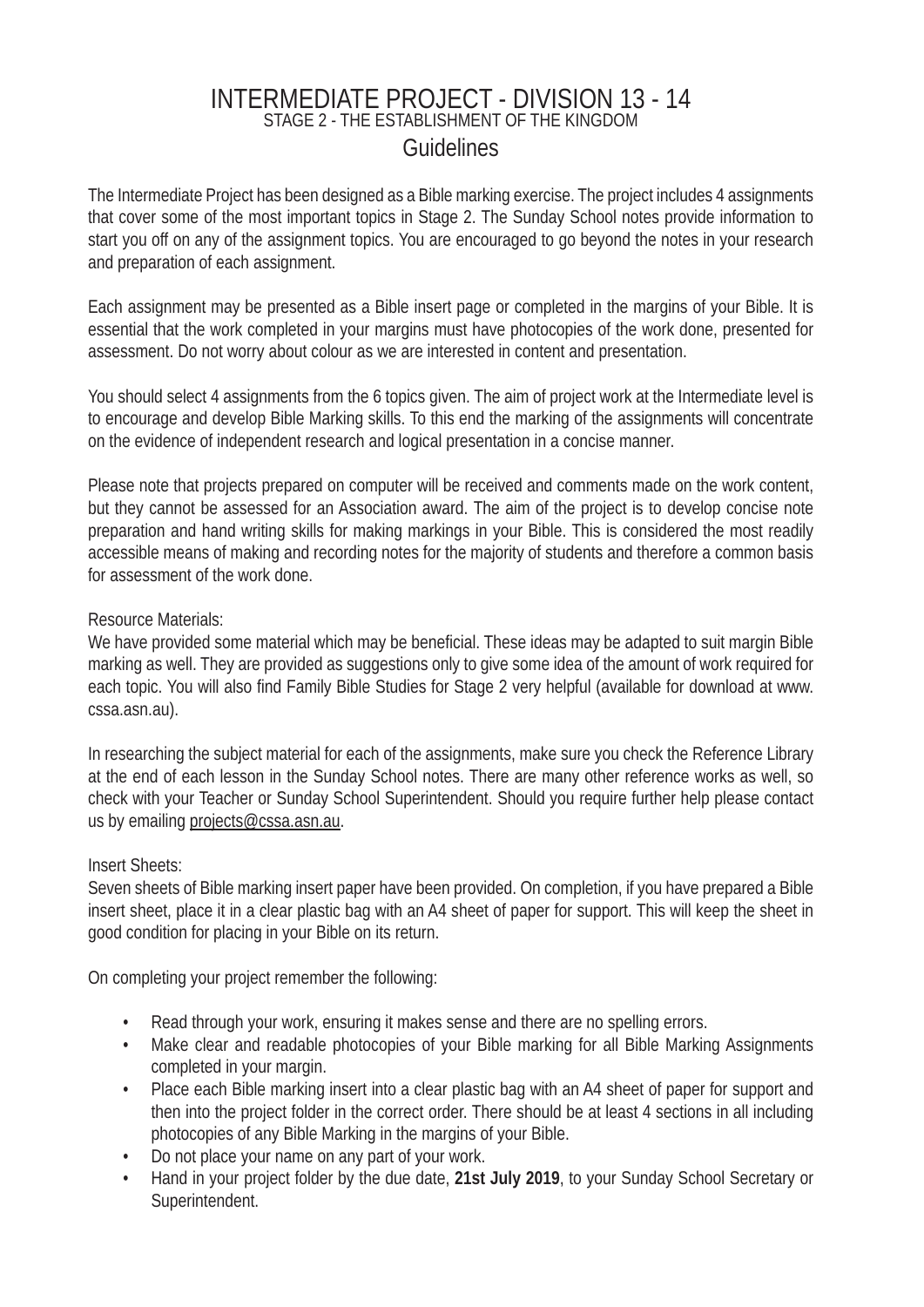# INTERMEDIATE PROJECT - DIVISION 13 - 14

STAGE 2 - THE ESTABLISHMENT OF THE KINGDOM

## Instruction Sheet

Choose FOUR assignments from the six topics below. You may either mark them into the margin of your Bible or create an insert sheet. Please note - wherever possible support what you say with Bible references, since we must be able to "prove all things" (1 Thess. 5:21).

The Family Bible Study Sheets available for download from www.cssa.asn.au would be useful in preparing your Project.

#### **Worksheet 1 The Wilderness Wanderings Lessons 1, 2, 3**

Detail the journeys of Israel from Sinai to the Land of Promise (Num 14:34; Deut 2:14). You will find the maps in your notes helpful. Your map(s) and accompanying notes should cover the following points:-

- The stopping places and the main incidents. End your line at their final camping place at Shittim (Josh. 2:1). Make sure you have references to the relevant section of your Bible for each event. You may like to add some little drawings to your map(s) or in your margin indicating other failures such as the rebellion of Korah (Num.16), and Moses striking the rock (Num. 20) etc.
- From Kadesh indicate the sending out of the 12 spies, noting how long they were away, the conflicting reports of the spies, and show why they did not agree.

REFERENCE BOOKS COULD INCLUDE :- The Story of the Bible, Vol.  $2 - (H.P.$  Mansfield) Moses My Servant – (H. Tennant)

#### **Worksheet 2 Entering the Land Community Community Community Community Community Community Community Community Community Community Community Community Community Community Community Community Community Community Community C**

Using map(s), diagrams, and notes, detail the following:-

- The crossing of the River Jordan by the nation. Include the banking up of the water, the marching tribes, the position of the Ark and who carried it, the two memorials of stones etc. Read Joshua  $\tilde{3}$ ; 4; 5:1-12 to gather information.
- This amazing incident is a wonderful type of a believer's change from mortality to immortality and the role of the Lord Jesus Christ. Make a list or diagram of the various points which show the spiritual significance of the events of this remarkable day.

REFERENCE BOOKS COULD INCLUDE :- The Visible Hand of God, Chpt. 21 – (R. Roberts) The Story of the Bible, Vol.  $2 - (H.P.$  Mansfield)

#### **Worksheet 3 The Times of the Judges Lessons 12, 13**

Detail the following:-

- The overall theme of the book of the Judges.
- The background and times of the Judges.
- The cyclic pattern of the times of the Judges.
- The principle of God's strength being made perfect in weakness.

• Prepare a table listing the Judges and where they occur in the Book of Judges.

For assistance refer to Family Bible Studies Stage 2, pages 23-29.

REFERENCE BOOKS COULD INCLUDE :- The Story of the Bible, Vol.  $2 - (H.P.$  Mansfield) The Ways of Providence, Chpt.13 – (R. Roberts)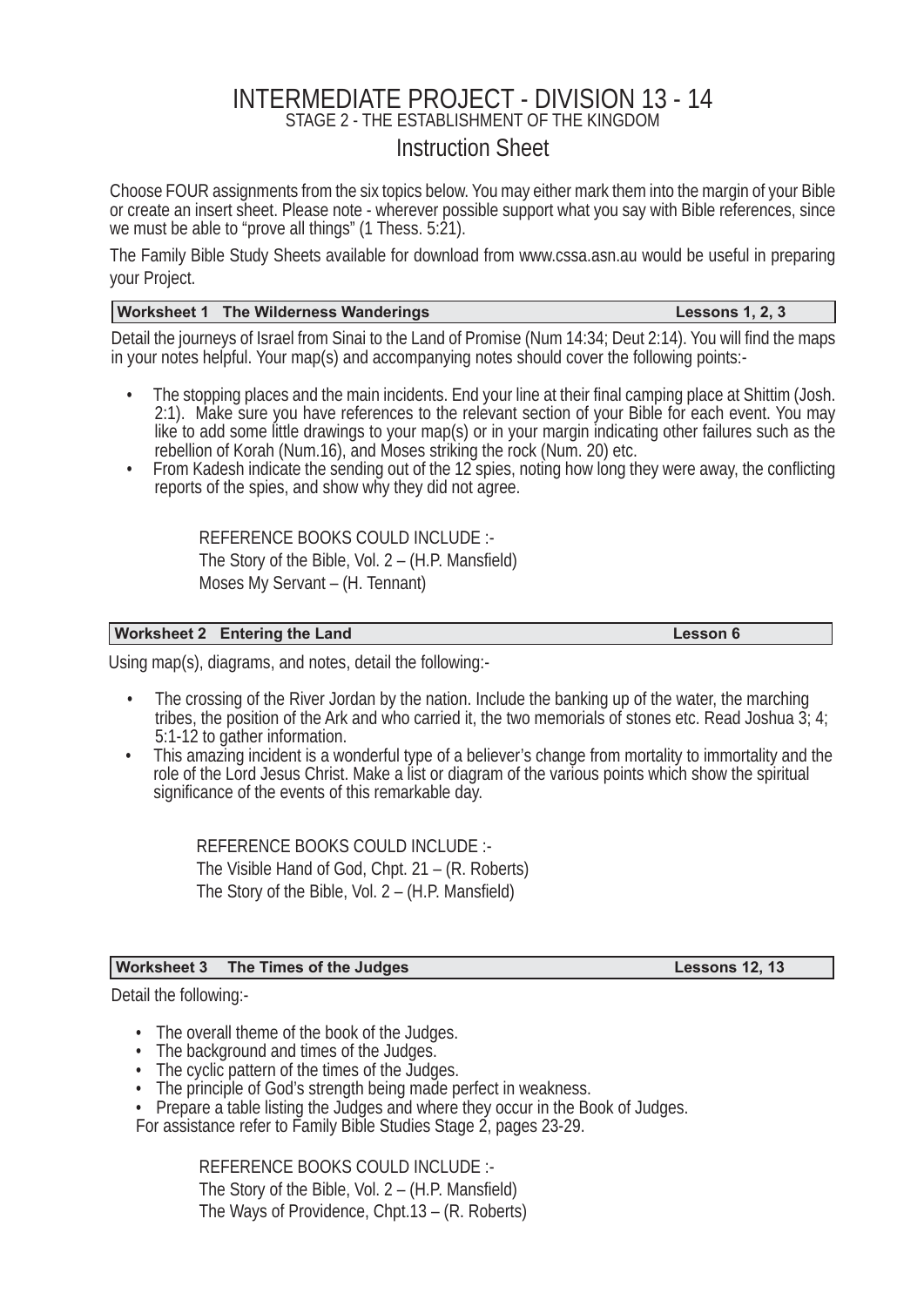# INTERMEDIATE PROJECT - DIVISION 13 - 14 STAGE 2 - THE ESTABLISHMENT OF THE KINGDOM Instruction Sheet Continued

#### **Worksheet 4 The Story of Ruth Lesson 15**

Detail the following:-

- Outline the Book of Ruth, its background and structure.
- What the Law of Moses says about the duties of a 'near kinsman' (Deut. 25:5-10; Lev. 25:47-49).
- How Boaz asks for Ruth in marriage and redeems her.
- The redemptive work of Christ.
- Ruth's lovely words were the turning point which gave Naomi courage and turned her bitterness into joy. Make sure you highlight them.

REFERENCE BOOKS COULD INCLUDE :- The Story of the Bible, Vol.  $2 - (H.P.$  Mansfield) The Christadelphian Expositor 'Ruth' - (H.P. Mansfield)

#### **Worksheet 5 David and Goliath Lesson 20** Number 2014 12:30 Number 2014

Detail the victory of David over Goliath by covering the following points:-

- Goliath and what he represents.
- David's reaction to Goliath's challenge.
- What David was thinking when he went to meet the giant.
- The conflict and what it represents.

REFERENCE BOOKS COULD INCLUDE :-

The Story of the Bible, Vol.  $2 - (H.P.$  Mansfield)

#### **Worksheet 6 God's Promise to David Lesson 25 Contract Contract Contract Contract Contract Contract Contract Contract Contract Contract Contract Contract Contract Contract Contract Contract Contract Contract Contract Contr**

Detail the promise given to David in **2 Samuel 7**, covering verses 1-16. Passages you should read when you are collecting information are - Psalm 89:19-37; Jeremiah 33:20-26; Acts 13:22, 23, 32-37; 2 Samuel 23:1-7 and Acts 2:25-36.

- Verses 1-3 What kind of house David wanted to build for God and why.
- Verses 5-11 Why David was not permitted to build that house; who did build it; the meaning of 'the house' God would build for David.
- Verse 12 Who the promised descendant or 'seed' of David would be, and when this promise would begin to take shape.
- Verse 13 The house this 'seed' would establish; the throne he would sit on, and for how long.
- Verse 14 The relationship between God and this 'seed' of David.
- Verse 15 God's mercy towards him.
- Verse 16 When this promise to David would be fulfilled; what must happen for him to see it with his own eyes; and how long this would last for.

 REFERENCE BOOKS COULD INCLUDE :- The Ways of Providence, Chpt.17 – (R. Roberts) Elpis Israel, Part 2 Chpt. 4 "The Royal House of the Kingdom" – (J. Thomas) Christendom Astray, Lecture 12 (R. Roberts) The Story of the Bible, Vol. $3 - (H.P.$  Mansfield) The Man David – (H. Tennant) God's Way, Chpt. 6 – (J. Carter) First Principles Bible Marking Course – (CSSS)